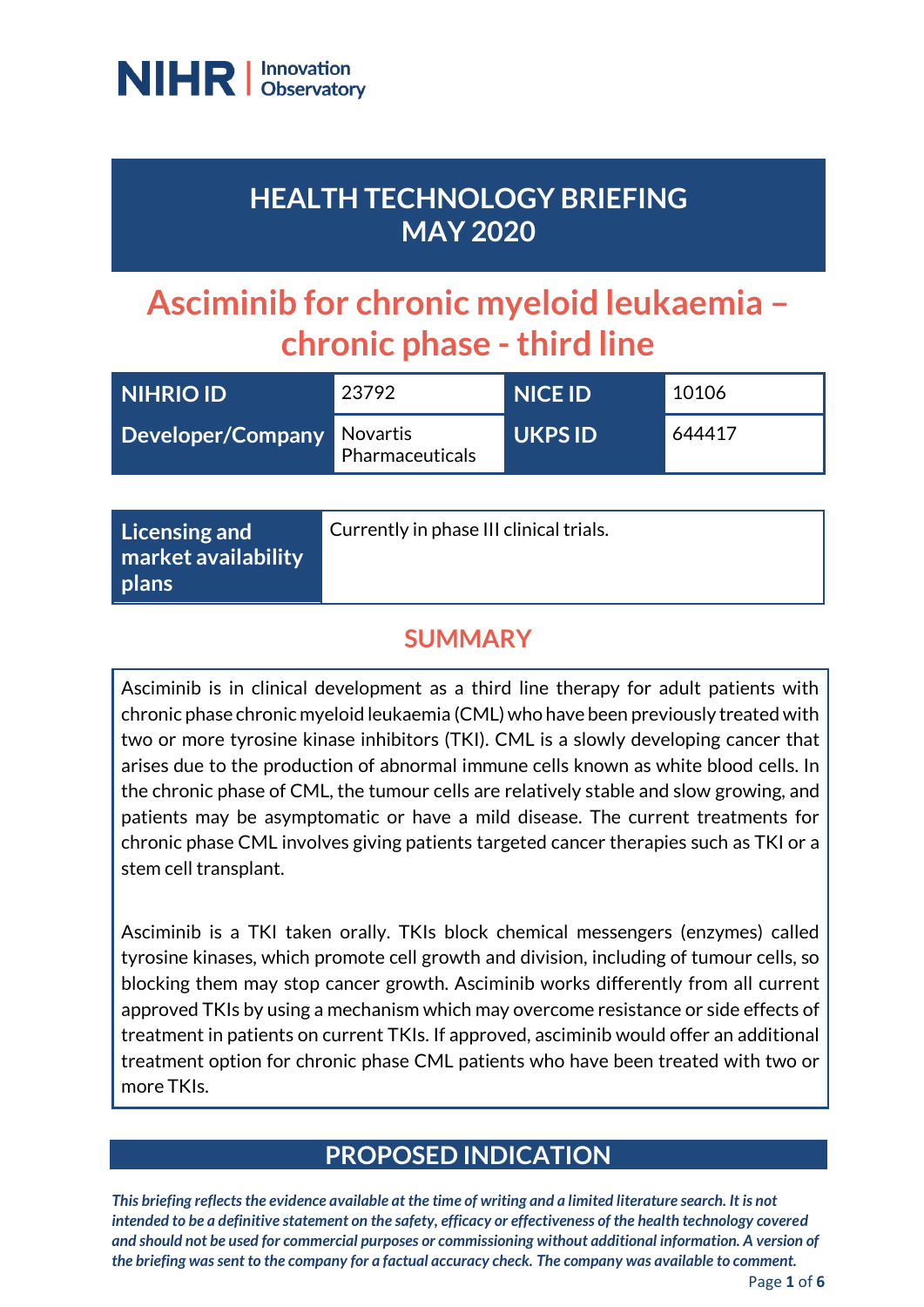Third line or greater therapy for adult patients with chronic myeloid leukaemia (CML) – chronic phase, previously treated with 2 or more tyrosine kinase inhibitors (TKI). $a,1$ 

## **TECHNOLOGY**

#### **DESCRIPTION**

Asciminib (ABL001) is an orally bioavailable, allosteric inhibitor of the tyrosine kinase BCR-ABL, a fusion protein which is abnormally produced by leukaemia cells containing the truncated form of chromosome 22 known as Philadelphia chromosome.<sup>2,3</sup> It binds potently and selectively to the myristoyl pocket of BCR-ABL1 and induces inactive C-terminal helix conformation.<sup>2</sup> This binding results in the inhibition of BCR-ABL1 mediated cell proliferation and enhanced apoptosis of Philadelphia chromosome-positive (Ph+) haematological malignancies.<sup>4</sup>

Asciminib is currently in clinical development as a third line or greater therapy for chronic phase CML (CML-CP) in patients previously treated with 2 or more TKI therapies.<sup>1,a</sup> In the phase III clinical trial (NCT03106779), participants received asciminib 40mg twice daily via oral tablet during an unspecified treatment schedule. $1$ 

#### **INNOVATION AND/OR ADVANTAGES**

The current treatment options for third line therapy in patients with CML-CP previously treated with 2 or more TKI therapies may include administration of another TKI such as imatinib, nilotinib, dasatinib, bosutinib or ponatinib, or an allogeneic stem cell transplant (alloSCT) procedure.<sup>5,6</sup> Treatment with the currently available TKI therapies can be effective, however, resistance or adverse effects may limit usage. Asciminib has the potential to overcome potential disease resistance as it has an allosteric inhibition mechanism which is unique among TKI therapies and may elicit a response to treatment where other TKI therapy did not.<sup>7</sup>

#### **DEVELOPMENT STATUS AND/OR REGULATORY DESIGNATIONS**

Asciminib does not currently have Marketing Authorisation in the EU/UK for any indication.

Asciminib is also in phase II and III clinical development for the treatment of first line CML and in combination with imatinib for the treatment of CML-CP in patients who have not responded optimally to imatinib.<sup>8</sup>

Asciminib has been granted EMA orphan drug designation in 2020 for chronic myeloid leukaemia.<sup>9</sup>

Asciminib has been granted orphan drug designation in the USA in 2017 for chronic myelogenous leukaemia.<sup>10</sup>

# **PATIENT GROUP**

**DISEASE BACKGROUND**

**.** 

a Information provided by Novartis Pharmaceuticals on UK PharmaScan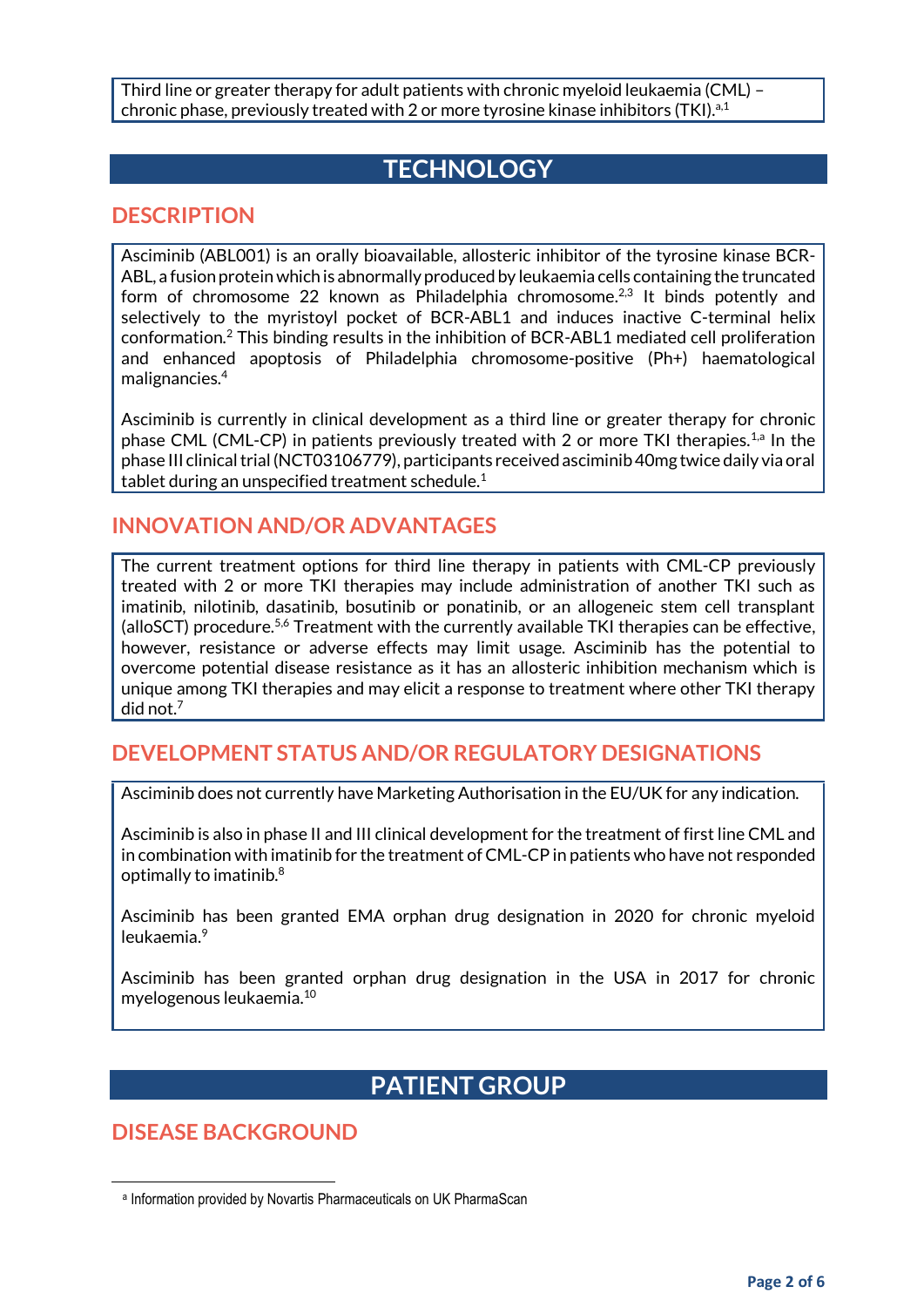CML is a form of cancer which arises in haematopoeitic stem cells (immature cells that can develop into all types of blood cell) and is characterised by overproduction of abnormal myeloid (white blood) cells.<sup>5,11</sup> It is caused by a translocation of chromosome 22, designated as Philadelphia chromosome 22q-. The truncation of the chromosome leads to a juxtaposition of the ABL1 and BCR genes, resulting in a BCR-ABL1 fusion gene that produces BCR-ABL1 proteins with constitutively active tyrosine kinase activity. The mechanism by which the translocation occurs is not well understood.<sup>5</sup>

CML is characterised by an excess of white blood cells and blasts and can be diagnosed in one of three distinct phases; chronic, accelerated or blast phase. The chronic phase is the earliest phase with slowly developing disease often over several years. Patients may be asymptomatic and diagnosed incidentally with routine blood tests or present with mild disease symptoms such as fatigue, weight loss and swollen abdomen due to splenomegaly. They will present with raised white blood cell counts and/or raised platelet counts and typically fewer than 15% blasts (immature cells). b,12

There are no well-established risk factors or causes for CML, however radiation such as from radiotherapy for a prior cancer or prolonged contact with the chemical benzene have been implicated as factors which may increase the risk of developing CML.<sup>13</sup>

#### **CLINICAL NEED AND BURDEN OF DISEASE**

CML is a rare condition with around 760 people diagnosed in the UK each year.<sup>14</sup> The median age at diagnosis is between 60 and 65 years of age.<sup>5</sup> Around 90% of CML cases are diagnosed at the chronic phase.<sup>11</sup>

In England in 2018-19 there were 4,352 finished consultant episodes (FCE) for chronic myeloid leukaemia - BCR/ABL-positive (ICD 10 Code: C92.1), resulting in 3,443 day cases and 5,276 bed days.<sup>15</sup>

There are around 220 deaths in the UK every year (2015-2017) from CML, which accounts for less than 1% of all deaths from cancer.<sup>16</sup> Approximately 6,000 people who have received a diagnosis of CML were alive in the UK at the end of 2010 and prevalence has been rising steadily due to the prolongation of survival that can now be achieved with targeted therapies.5,16 Five year survival following CML diagnosis was 53% for males and 47% for females between 1999 and 2007 in England.<sup>17</sup>

# **PATIENT TREATMENT PATHWAY**

#### **TREATMENT PATHWAY**

Patients who are diagnosed with CML will usually be managed by a multidisciplinary team taking into account the patients CML phase, general health, age and fitness levels. The main treatments available for CML-CP patients are TKI therapies and stem cell transplants.  $^\mathit{18}$ 

CML-CP treatment will begin with one of three TKI therapies imatinib, dasatinib or nilotinib. The decision of which therapy to be used will be based on patient comorbidities and the overall aims of treatment. Based on response, progression or intolerance patients may then change to other TKI therapies which can then include bosutinib and ponatinib as well as the original treatment options or an allogeneic stem cell transplant.<sup>5</sup>

**.** 

**b** Information provided by Novartis Pharmaceuticals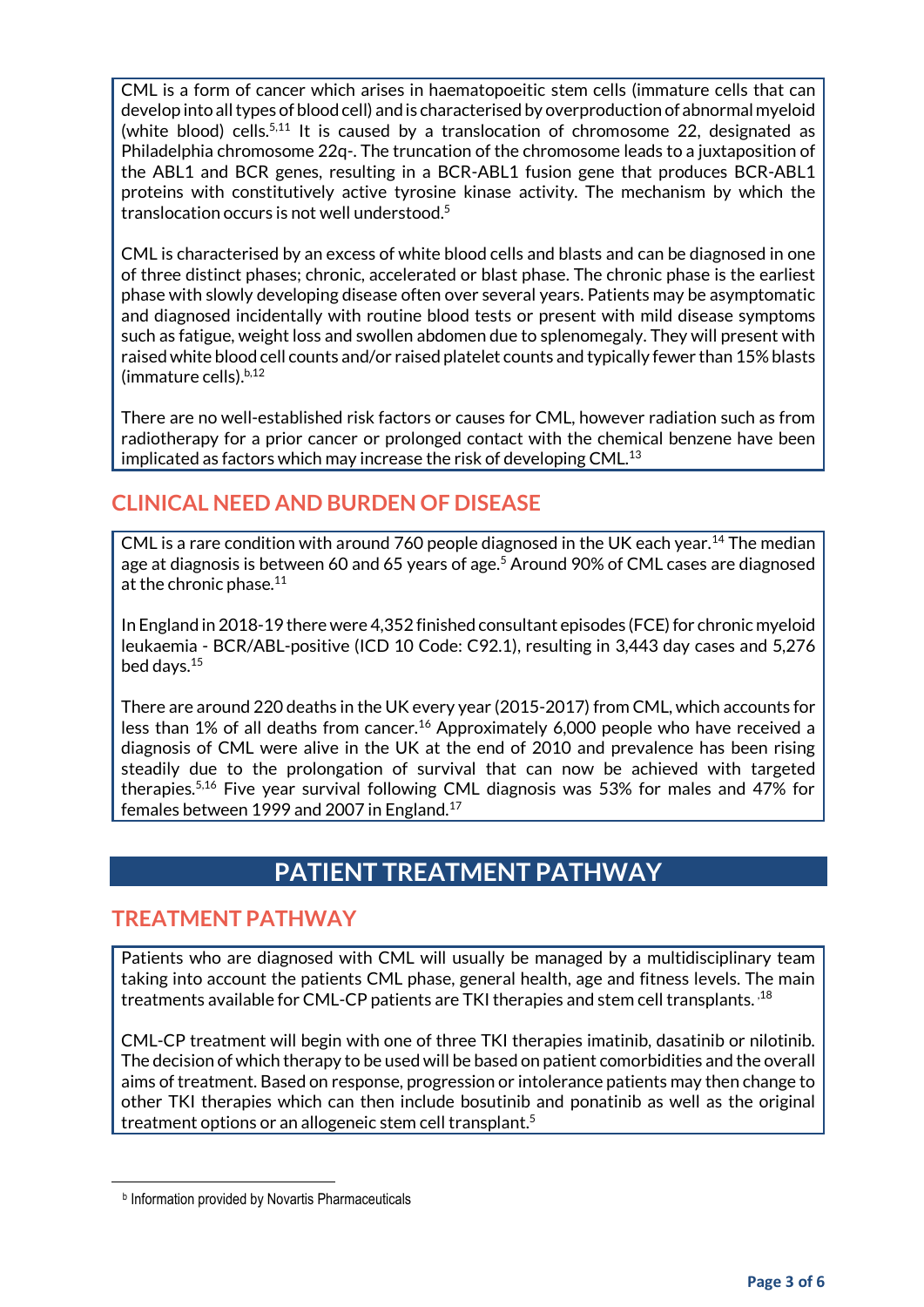#### **CURRENT TREATMENT OPTIONS**

The current pharmacological treatment options for third line treatment of CML-CP are:<sup>5</sup>

- Imatinib
- Nilotinib
- Dasatinib
- Bosutinib
- Ponatinib

### **PLACE OF TECHNOLOGY**

If licensed, asciminib will offer an additional treatment option for third line or greater patients with CML-CP that have had prior exposure to a minimum of two BCR-ABL1 targeting TKIs.

# **CLINICAL TRIAL SUMMARY INFORMATION**

| <b>Trial</b>            | NCT03106779; Study of efficacy of CML-CP Patients Treated<br>With ABL001 versus Bosutinib, Previously Treated With 2 or<br>More TKIs<br><b>Phase III</b><br><b>Location(s):</b> EU (including the UK), Canada, United States and<br>other countries |
|-------------------------|-----------------------------------------------------------------------------------------------------------------------------------------------------------------------------------------------------------------------------------------------------|
| <b>Trial design</b>     | Randomised, open-label, parallel assignment                                                                                                                                                                                                         |
| Population              | n=222; patients with CML in the chronic phase; previously<br>treated with 2 or more TKI; adults aged 18 years and older                                                                                                                             |
| Intervention(s)         | Asciminib, 40mg oral tablet twice daily                                                                                                                                                                                                             |
| Comparator(s)           | Bosutinib, 500mg oral tablet once daily                                                                                                                                                                                                             |
| Outcome(s)              | Primary outcome: Major Molecular Response (MMR) rate<br>[Time frame: at 24 weeks]. To compare the MMR rate of<br>ABL001 versus bosutinib<br>See trial record for full list of other outcomes                                                        |
| Results (efficacy)      |                                                                                                                                                                                                                                                     |
| <b>Results (safety)</b> |                                                                                                                                                                                                                                                     |

### **ESTIMATED COST**

The cost of asciminib is not yet known.

# **RELEVANT GUIDANCE**

#### **NICE GUIDANCE**

- NICE technology appraisal. Ponatinib for treating chronic myeloid leukaemia and acute lymphoblastic leukaemia (TA451). June 2017.
- NICE technology appraisal. Dasatinib, nilotinib and high-dose imatinib for treating imatinib-resistant or intolerant chronic myeloid leukaemia (TA425). December 2016.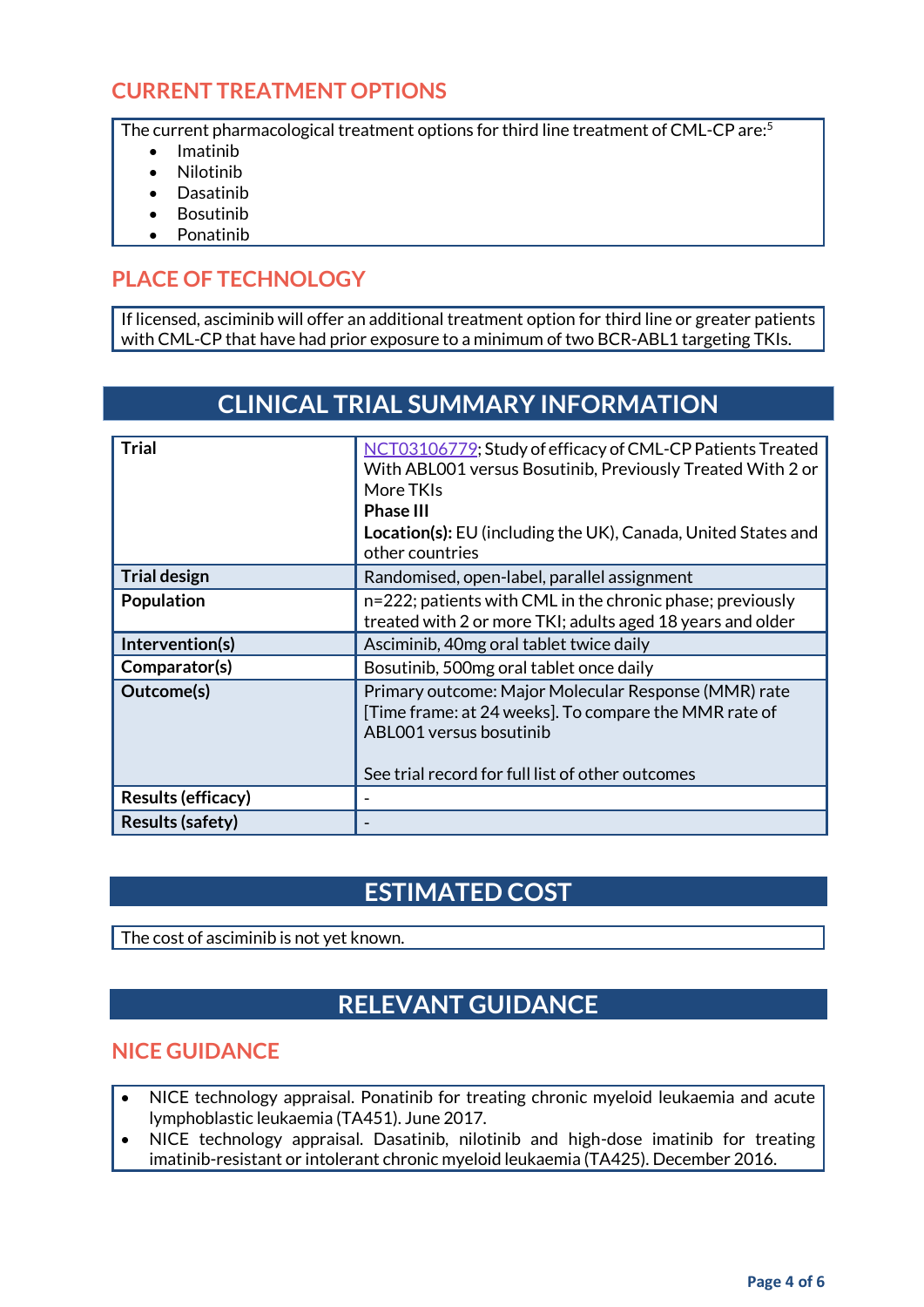- NICE technology appraisal. Dasatinib, nilotinib and imatinib for untreated chronic myeloid leukaemia (TA426). December 2016.
- NICE technology appraisal. Bosutinib for previously treated chronic myeloid leukaemia (TA401). August 2016.
- NICE technology appraisal. Guidance on the use of imatinib for chronic myeloid leukaemia (TA70). October 2003.

#### **NHS ENGLAND (POLICY/COMMISSIONING) GUIDANCE**

No relevant guidance identified.

#### **OTHER GUIDANCE**

- Hochhaus, S et al. Chronic Myeloid Leukaemia: ESMO Clinical Practice Guidelines. May 2017.<sup>5</sup>
- Hochhaus, A et al. European LeukaemiaNet 2020 recommendations for treating chronic myeloid leukaemia. March 2020.<sup>19</sup>

# **ADDITIONAL INFORMATION**

# **REFERENCES.**

- 1 Clinicaltrials.gov. *Study of Efficacy of CML-CP Patients Treated With ABL001 Versus Bosutinib, Previously Treated With 2 or More TKIs*. *Trial ID: NCT03106779*. 2017. Status: Available from: <https://clinicaltrials.gov/ct2/show/NCT03106779> [Accessed 10 March 2020].
- 2 Wylie, A. A., Schoepfer J., Jahnke W., Cowan-Jacob S. W., Loo A., Furet P., et al. *The allosteric inhibitor ABL001 enables dual targeting of BCR–ABL1*. Nature. 2017;543(7647):733-7. Available from: 10.1038/nature21702 doi.org/10.1038/nature21702
- 3 Kang, Z.-J., Liu Y.-F., Xu L.-Z., Long Z.-J., Huang D., Yang Y., et al. *The Philadelphia chromosome in leukemogenesis*. Chinese journal of cancer. 2016;35:48-. Available from: <https://www.ncbi.nlm.nih.gov/pmc/articles/PMC4896164/>
- 4 PubChem. *Compound Summary: Asciminib.* 2020. Available from: <https://pubchem.ncbi.nlm.nih.gov/compound/72165228> [Accessed 10 March 2020].
- 5 Hochhaus, A., Saussele S., Rosti G., Mahon F. X., Janssen J. J. W. M., Hjorth-Hansen H., et al. *Chronic myeloid leukaemia: ESMO Clinical Practice Guidelines for diagnosis, treatment and follow-up*. Annals of oncology : official journal of the European Society for Medical Oncology. 2017;28(suppl\_4):iv41-iv51. Available from[: https://10.1093/annonc/mdx219](https://10.0.4.69/annonc/mdx219)
- 6 National Institute for Health and Care Excellence. *Myeloid leukaemia.* 2020. Available from: [https://pathways.nice.org.uk/pathways/blood-and-bone-marrow](https://pathways.nice.org.uk/pathways/blood-and-bone-marrow-cancers#path=view%3A/pathways/blood-and-bone-marrow-cancers/myeloid-leukaemia.xml&content=view-node%3Anodes-ponatinib)[cancers#path=view%3A/pathways/blood-and-bone-marrow-cancers/myeloid](https://pathways.nice.org.uk/pathways/blood-and-bone-marrow-cancers#path=view%3A/pathways/blood-and-bone-marrow-cancers/myeloid-leukaemia.xml&content=view-node%3Anodes-ponatinib)[leukaemia.xml&content=view-node%3Anodes-ponatinib](https://pathways.nice.org.uk/pathways/blood-and-bone-marrow-cancers#path=view%3A/pathways/blood-and-bone-marrow-cancers/myeloid-leukaemia.xml&content=view-node%3Anodes-ponatinib) [Accessed 10 March 2020].
- 7 Hughes, T. P., Mauro M. J., Cortes J. E., Minami H., Rea D., DeAngelo D. J., et al. *Asciminib in Chronic Myeloid Leukemia after ABL Kinase Inhibitor Failure*. New England Journal of Medicine. 2019;381(24):2315-26. Available from:<https://doi.org/10.1056/NEJMoa1902328>
- 8 Clinicaltrials.gov. *Asciminib | Novartis | Recruiting, Not yet recruiting, Active, not recruiting, Enrolling by invitation studies | Phase 2, 3*. *Trial ID*. 2020. Status: Available from: [https://clinicaltrials.gov/ct2/results?cond=&term=Asciminib+Novartis&type=&rslt=&recrs=b&re](https://clinicaltrials.gov/ct2/results?cond=&term=Asciminib+Novartis&type=&rslt=&recrs=b&recrs=a&recrs=f&recrs=d&age_v=&gndr=&intr=&titles=&outc=&spons=&lead=&id=&cntry=&state=&city=&dist=&locn=&phase=1&phase=2&rsub=&strd_s=&strd_e=&prcd_s=&prcd_e=&sfpd_s=&sfpd_e=&rfpd_s=&rfpd_e=&lupd_s=&lupd_e=&sort) [crs=a&recrs=f&recrs=d&age\\_v=&gndr=&intr=&titles=&outc=&spons=&lead=&id=&cntry=&stat](https://clinicaltrials.gov/ct2/results?cond=&term=Asciminib+Novartis&type=&rslt=&recrs=b&recrs=a&recrs=f&recrs=d&age_v=&gndr=&intr=&titles=&outc=&spons=&lead=&id=&cntry=&state=&city=&dist=&locn=&phase=1&phase=2&rsub=&strd_s=&strd_e=&prcd_s=&prcd_e=&sfpd_s=&sfpd_e=&rfpd_s=&rfpd_e=&lupd_s=&lupd_e=&sort) [e=&city=&dist=&locn=&phase=1&phase=2&rsub=&strd\\_s=&strd\\_e=&prcd\\_s=&prcd\\_e=&sfpd\\_s=](https://clinicaltrials.gov/ct2/results?cond=&term=Asciminib+Novartis&type=&rslt=&recrs=b&recrs=a&recrs=f&recrs=d&age_v=&gndr=&intr=&titles=&outc=&spons=&lead=&id=&cntry=&state=&city=&dist=&locn=&phase=1&phase=2&rsub=&strd_s=&strd_e=&prcd_s=&prcd_e=&sfpd_s=&sfpd_e=&rfpd_s=&rfpd_e=&lupd_s=&lupd_e=&sort) [&sfpd\\_e=&rfpd\\_s=&rfpd\\_e=&lupd\\_s=&lupd\\_e=&sort=](https://clinicaltrials.gov/ct2/results?cond=&term=Asciminib+Novartis&type=&rslt=&recrs=b&recrs=a&recrs=f&recrs=d&age_v=&gndr=&intr=&titles=&outc=&spons=&lead=&id=&cntry=&state=&city=&dist=&locn=&phase=1&phase=2&rsub=&strd_s=&strd_e=&prcd_s=&prcd_e=&sfpd_s=&sfpd_e=&rfpd_s=&rfpd_e=&lupd_s=&lupd_e=&sort) [Accessed 10 March 2020].